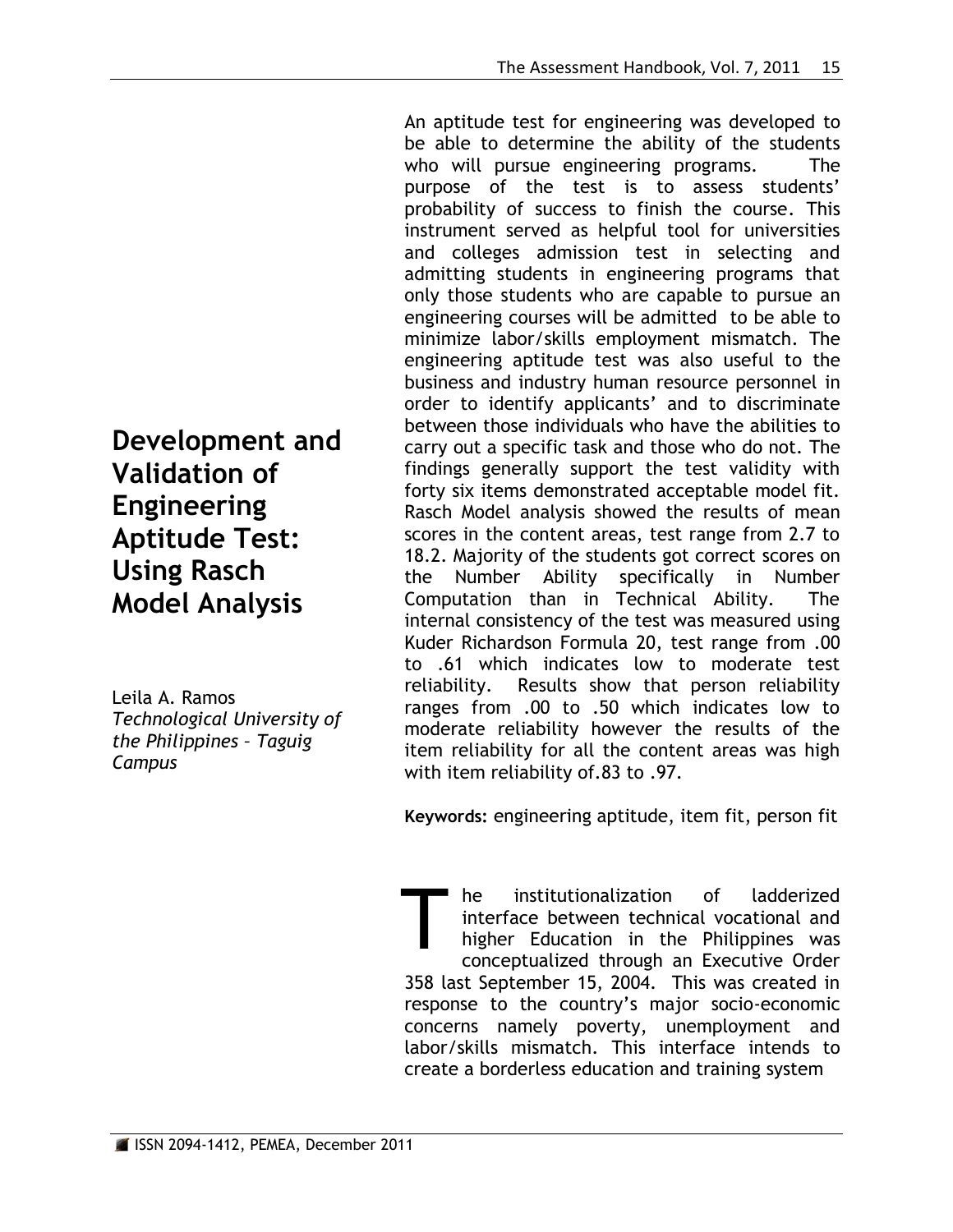that would allow mobility in terms of flexible entry and exit into the educational system of students and workers. The institution of technical education was mandated to provide higher and advanced vocational, technical, industrial, professional education and training leading to certificates, diplomas and degrees.

With the increasing demand for knowledgeable and skilled workers in this dynamic society, industries have developed linkages with academic institutions for their pool of workers. In developing countries like the Philippines, the role of technician workers and engineers in the economy is significantly important as the country becomes more industrialized using modern production techniques. For this reason, it is the duty of the technician and engineering education system acting on behalf of its students and graduates to anticipate employers' preference for the services of technicians and engineers in terms of numbers, varieties and quality to provide the economy with the right type of workforce (Tadeo, 1988). Blair (2005) mentioned that colleges and universities are being driven by the government's desire to create a more egalitarian higher education system, there has also been mounting pressure on their part to adopt admissions tests to distinguish between the best candidates as record numbers of A-level students are forecast to gain top grades (Stringer, 2008).

With this situation, institution of higher learning in order to produce a right type of workforce in the field of engineering has to acquire an accurate admission and selection tools to measure and assess students' aptitude for engineering students.

According to Magno (2009), aptitude tests are commonly used in the educational, clinical, and industrial settings to determine the potential of individuals for a wide variety of purpose. However, for some experts in measurement and assessment, available aptitudes tests in the market do not provide them with certain needs such as measuring domain specific-variables like potentials of nurses and engineers (Magno, 2009).

Cronbach and Snow (1977) defined aptitude as any characteristic of a person that forecasts his/her probability of success under a given treatment. Psychologically, this aptitude is whatever makes a person ready to learn in a particular situation and is therefore a predictor or forecaster (Russo, 2011). Aptitude testing is based firmly upon the assumption that a large numbers and varieties of mental tests can be parsimoniously described by a limited number of factors. These factors are then taken as representations of underlying aptitude (Hammond, 1984). According to Hammond (1984) there were varieties of aptitude tests such as: Differential aptitude batteries which are designed to measure aptitude profiles in order to discriminate between those individuals who have abilities to carry out a specific task and those who do not.

Several research issues were raised on aptitude testing. Whether aptitude tests are more valid predictor of achievement in college and if the aptitudes tests are fairer predictors of achievement in higher education? The questions raised by Stringer (2008) on aptitude tests would be a great challenge to the other researchers and expert in educational measurement and evaluation to conduct more research studies to prove whether aptitude tests are more valid predictors of achievement in higher education and if the aptitudes tests fairer predictors of achievement in higher education.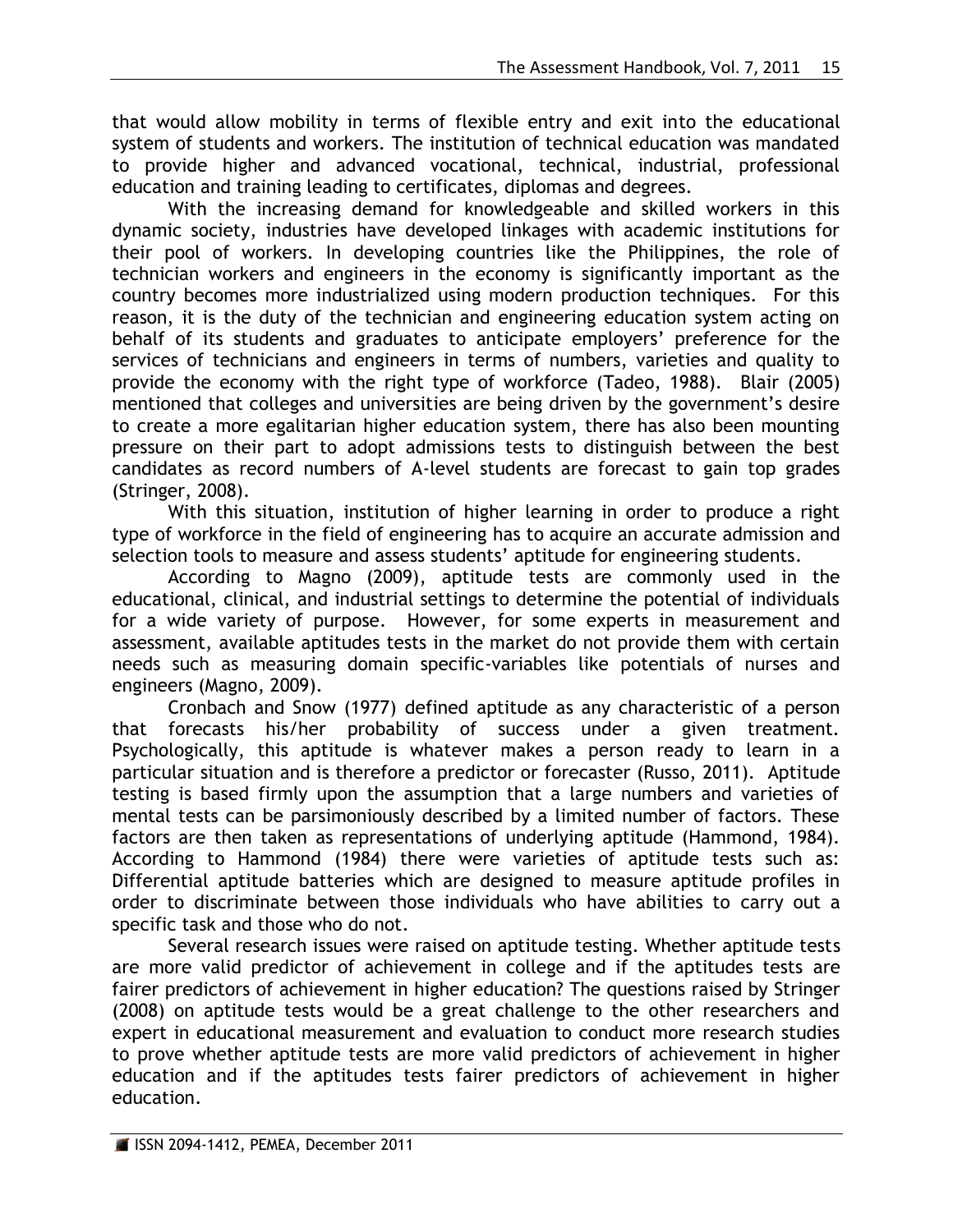In the statement made of Atkinson (2001) in achievement versus aptitude in college admissions. Atkinsons (2001) cited that "students should be selected on the basis of their demonstrated success in learning, not some ill-defined notion of aptitude. Atkinson argued that admitting students to a college or university should be based on three principles. First, students should be judged based on their actual achievement, not on ill-defined notions of aptitude. Second, standardized tests should have a demonstrable relationship to the specific subjects taught in high school, so that students can use the tests to assess their mastery of those subjects. Third, universities in the U.S.A. should employ admission processes than look at individual applicants in their full complexity and take special pains to ensure that standardized tests are used properly in admission decisions.

The research conducted by Stringer (2008) on aptitude tests versus school exams as selection tools for higher education and the case for assessing educational achievement in context. Stringer (2008) argued if there is any evidence that aptitude tests are the solution to either the problem of widening participation or the problem of discriminating between the best applicants. Stringer (2008) also raised the questions as to whether aptitude tests are better predictors than school exams for higher education was broken down into two main issues: The first issue whether the aptitude tests are more valid predictors of achievement in higher education? And the second issue, if the aptitudes tests fairer predictors of achievement in higher education? There is no evidence to suggest that aptitude tests alone provide any more predictive power than curriculum-based tests alone (Stringer, 2008).

There are several studies that support the use of aptitude tests as to whether aptitude tests are better predictors than school exams for higher education and if the aptitudes tests are fairer predictors of achievement in higher education.

West and Gibbs (2004) had argued that test of "potential" in addition to achievement is needed. An aptitude test is needed to support the results of the achievement tests to fully assess the student potentials. According to the United States Commission on Civil Rights (USCCR), the SAT is used by the majority of the American higher education institutions in the admissions process (West & Gibbs, 2004). The American SAT, like General Certificate of Education Advanced levels measures achievement although unlike the latter, it is not designed to be closely related to curriculum content. Universities are left in the dilemma that though they may wish to assess the potential, it is difficult to separate potential from actual test performance since tests are supposedly measuring potential but in fact measure achievement at a particular point in time (West & Gibbs, 2004).

The study on engineering persistence on the past, present, and future factors and gender differences examined the different factors that are related to persistence in engineering for women and men. The research focused on both the academic and non-academic factors in the individual's past, present, and future that might influence persistence in engineering and whether different factors were important to engineering persistence for women and men. More recent research, using a sample of over 2400 women and men undergraduate engineers, found that freshmen grade point average (GPA), Scholastic Aptitude Test scores (SAT), and self-perceptions of math and science abilities predicted persistence for both sexes (Jackson, et al., 1993).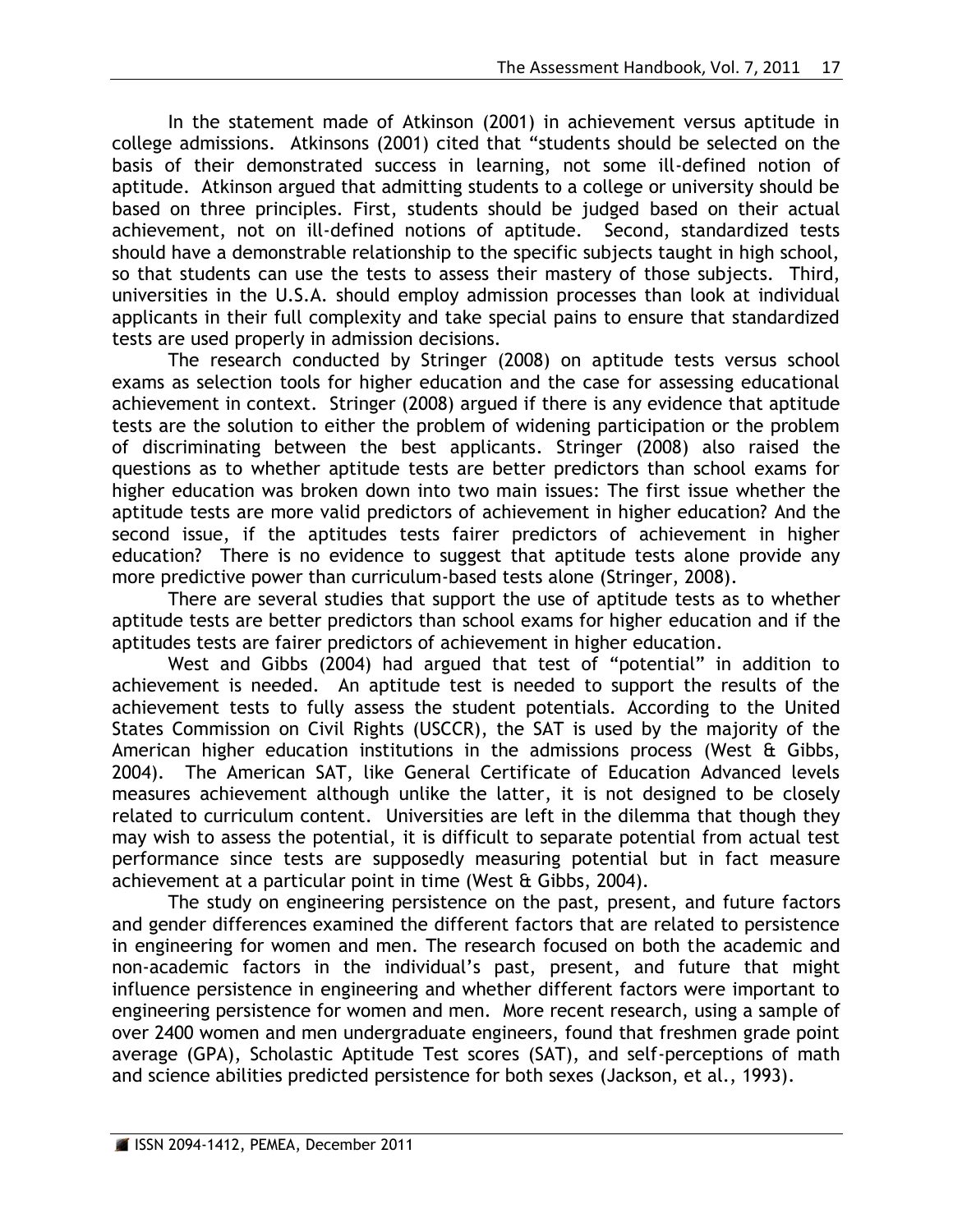Magno (2010) proposed to integrate both the quality and abilities of nurses in assessing nursing potential. According to Magno (2010) nurses who provide services with care needs to be aligned with their ability to handle the technical aspects of their job. The study tested a model that shows the direction from qualities of nursing students (caring, compassion, commitment, and connectedness) directly affecting their aptitude and academic achievement. This model implies that there should be an integration of the knowledge, skills, and behaviours of nurses to optimize their potential for success in the nursing profession. The results of the study show that integrating nursing quality with both aptitude and achievement show a considerable good fit for the proposed model. Based on the results nursing quality traits do not affect ability measures, but aptitude affect achievement in nursing Magno (2010).

The ground on which the use of aptitude tests is justified that it measures something that is school-proof: Something fundamental about the ability of the individual that is not affected by their level and quality of education. The idea of aptitude testing is based on the noble aim of levelling the playing field at schoolleaving age so that access to higher education is not limited to those who have had access to greater educational resources during childhood. Stringer (2008) the fundamental problem for aptitude testing for admissions to higher education is that the more they are grounded in a particular discipline or body of knowledge, the more they become like achievement test and therefore become increasingly redundant. The less they are grounded in knowledge and experience, the more school proofed they become, and the less useful they become at predicting future achievement.

According to Stringer (2008) that existing aptitude tests are simply not environment-proof and, even if they were, there should be great concern over both the fairness of rewarding the outcomes of such tests and the validity of using them for admissions to higher education. Stringer (2008) stated that it is unlikely that universities would gladly relinquish control of their admissions systems, and the proposed system would be not encourage or require this; it is not an issue of allocating students to universities on the basis of their academic rankings but that would be the basis of the initial sift of applications.

The educational institutions should help their students in assessing the person capabilities in choosing a career choice specifically in engineering programs. In order to ensure that college students who will enrol in engineering programs posses the abilities to do the specific tasks and competencies required in the engineering course. It is the duty of every technical instructor to equip their students with the necessary knowledge and skills to be immediately productive in their job. The role of educational higher learning is to assess the competencies of their incoming students in order to develop their potentials to the fullest, prepare them for work and equip them for occupations to be able to provide the right type of workers for the job.

In the Philippine education system, the National College Entrance Examination (NCEE) in the Department of Education was abolished in year 1994. The NCEE was used to for all high school graduates to be able to enter college and have a chance of a better career in the future. However, the removal of the NCEE resulted to a less accurate screening of the high school graduates in entering college. College admission and selection rests on the decisions of the universities and colleges which they decide on the assessment tools they administer. Recently, the Commission of Higher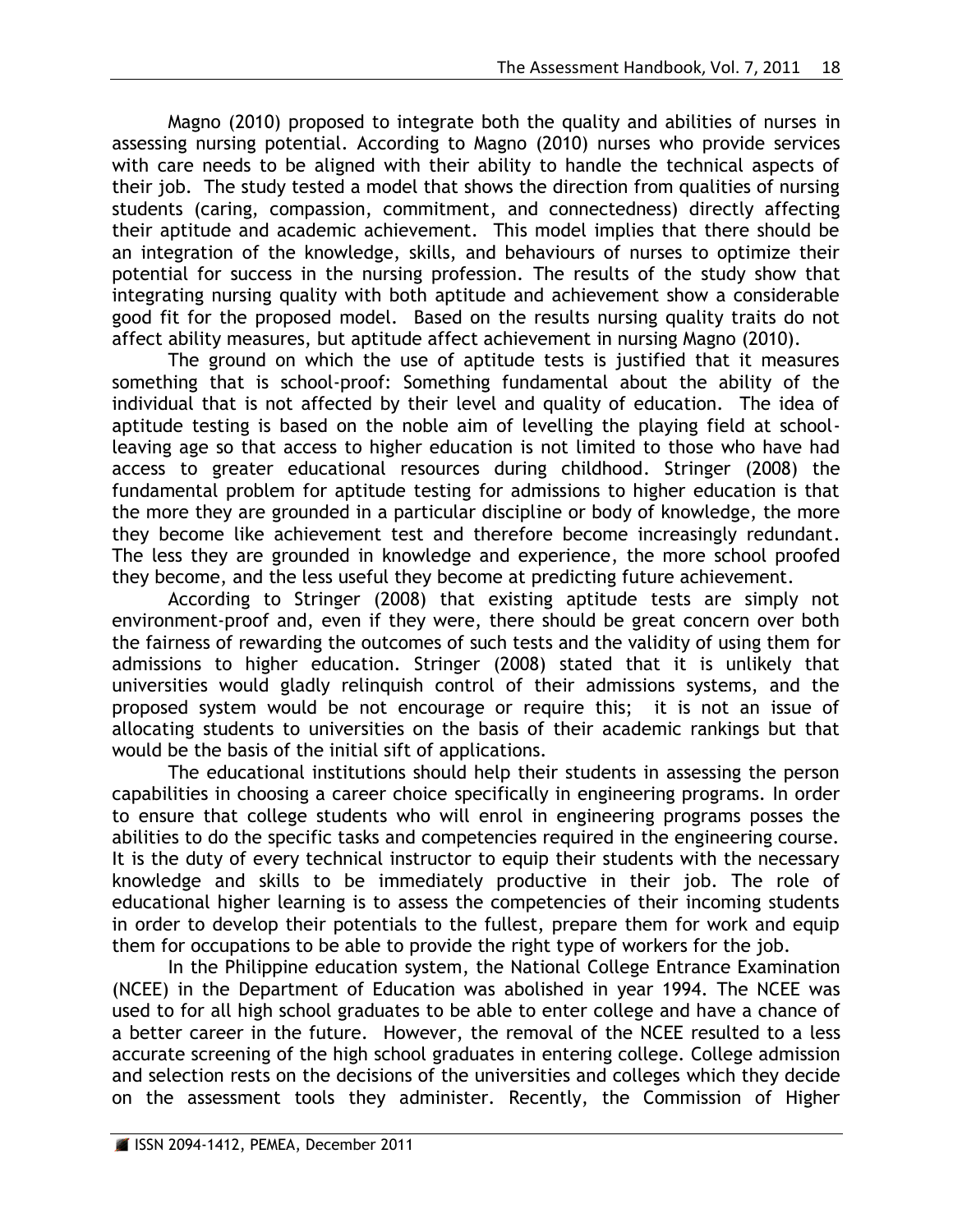education (CHED) is requiring for tighter screening of students who want to enter college, and there will be a plan to revive the abolished NCEE. But the department clarified that the introduction of an examination for entering college students should be more of an aptitude test. This provision stated that the students graduating from high school who would want to go to college will take an Aptitude Test and the results of which will be used to classify them into two groups: the first group will include those who will go to the pre-college or the Technical Vocational track and the second are those who will go to the university college track. The reestablishment of the NCEE or an aptitude test is one of the reform measures that the commission proposed in order to improve the quality of higher education in the country. The proposal to reintroduce the NCEE was aired by several sectors saying that it would upgrade the quality of tertiary education in the country while at the same addressing the growing problem of job mismatch among college graduates.

The present study focused on the development of aptitude test that are needed to support the results of the achievement tests in order to fully assess the student potentials. The construction and validation of engineering aptitude test involves the use of Rasch Model. The study was conducted for the following purpose: First, to be able to address the issue of labor/skills employment mismatch as cited in Executive Order 358 and will serve as supporting tool in CHED programs in reviving the NCEE but will focus in measuring the aptitude of the students, specifically in the field of engineering. An aptitude test for engineering was constructed to be able to measure students' capabilities to pursue and finish engineering courses. This will be helpful to supplement other universities and colleges admission test in selecting and admitting students in engineering programs.

Second, the engineering aptitude tests will be useful for the business and human resource industry personnel to identify applicants' aptitude and assess if this person will be capable to do the job in a particular situation specifically in the technical and engineering works. The test was designed to measure aptitude profiles in order to discriminate between those individuals who have abilities to carry out a specific task and those who do not. The issue of defining aptitude and ways of reliably testing it, however, is not only in the area of academic, but also in the business and industry settings.

### **Method**

# **Participants**

A total of one hundred ten (N=110) third year technology engineering students from the different courses were selected as respondents. The participants age ranged from 17-20 years are in their major field of specialization and presently involved in acquiring the expected competencies in their field. The purpose of the Engineering Aptitude Test (EAT) was explained to the students before the test was administered.

# **Instruments**

The first draft of the engineering aptitude test contained 90 items. The test was content validated and reviewed by the experts in advance psychometrics. The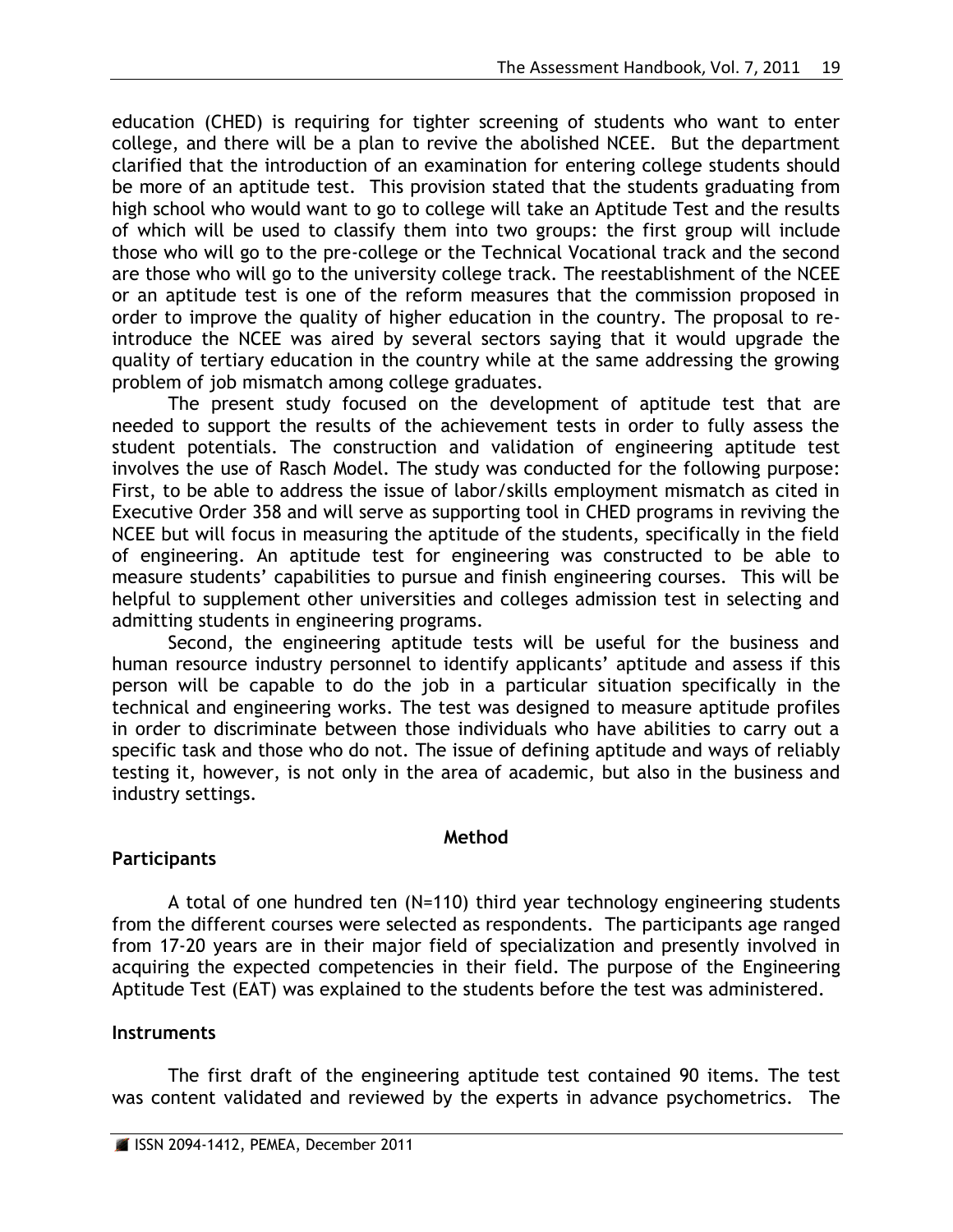suggestions were considered and the test was revised based on the recommendations. The test was organized into two schemes the verbal and non-verbal. A total of 60 items were retained in the Engineering Aptitude Test. The following items were divided based on the set table of specification. The Table of Specifications contains four content areas with sub-factors: (1) numerical ability with two sub factors: number sequence and numerical computation; (2) abstract reasoning which measures the student figure sequence and relationship ability; (3) technical ability with two sub factors: mechanical, electronics and electrical ability; (4) word analogy with three sub-factors: cause and effect analogy, object and relationship analogy and opposites analogy. The content areas are based on the description of taxonomy of aptitude items devised by Magno (2009). The 25% of the items were placed for the knowledge and application and 16.66% were placed for comprehension, analysis, and synthesis. Most of the items were concentrated on knowledge and application since the main purpose of the test is to measure the aptitude for engineering students which focus on the application of technical knowledge.

| <b>ENGINEERING APTITUDE TEST</b>  |                    |                    |                      |                    |                  |
|-----------------------------------|--------------------|--------------------|----------------------|--------------------|------------------|
| Table of Specification            |                    |                    |                      |                    |                  |
|                                   | <b>Knowledge</b>   | <b>Application</b> | <b>Comprehension</b> | <b>Analysis</b>    | <b>Synthesis</b> |
| <b>Content Areas</b>              | 25%                | 25%                | 16.66%               | 16.66%             | 16.66%           |
| <b>A. Numerical Ability</b>       |                    |                    |                      |                    |                  |
| Number Sequence                   |                    |                    |                      |                    | Items $1-10$     |
|                                   |                    |                    |                      |                    | 10 items         |
| <b>Numerical Computation</b>      |                    | <b>Items 11-25</b> |                      |                    |                  |
|                                   |                    | 15 items           |                      |                    |                  |
| <b>B. Abstract Reasoning</b>      |                    |                    |                      |                    |                  |
| Figure Sequences and              |                    |                    | Items 26-35          |                    |                  |
| Relationship                      |                    |                    | 10 items             |                    |                  |
| <b>C. Technical Ability</b>       |                    |                    |                      |                    |                  |
| <b>Mechanical Reasoning</b>       |                    |                    |                      | Items 36-40        |                  |
|                                   |                    |                    |                      | 5 items            |                  |
| <b>Electronics and Electrical</b> |                    |                    |                      | <b>Items 41-45</b> |                  |
| <b>Information</b>                |                    |                    |                      | 5 items            |                  |
| <b>D. Word Analogy</b>            |                    |                    |                      |                    |                  |
| Cause and Effect Analogy          | <b>Items 46-50</b> |                    |                      |                    |                  |
|                                   | 5 items            |                    |                      |                    |                  |
| Object and Relationship           | Items 51-55        |                    |                      |                    |                  |
| Analogy                           | 5 items            |                    |                      |                    |                  |
| Opposites Analogy                 | Items 56-60        |                    |                      |                    |                  |
|                                   | 5 items            |                    |                      |                    |                  |

**Table 1**

# **Data Analysis**

The analyses of engineering aptitude test items were conducted using the Rasch Model through the Winsteps Software. The Rasch Model is the only item response theory (IRT) in which the total score across the items characterized a person totally (Magno & Ouano, 2009). In the Rasch analysis, items are ranked or ordered in difficulty and the units of measurement should maintain their size across the entire range of measurement regardless of the exact items used, the instrument used, who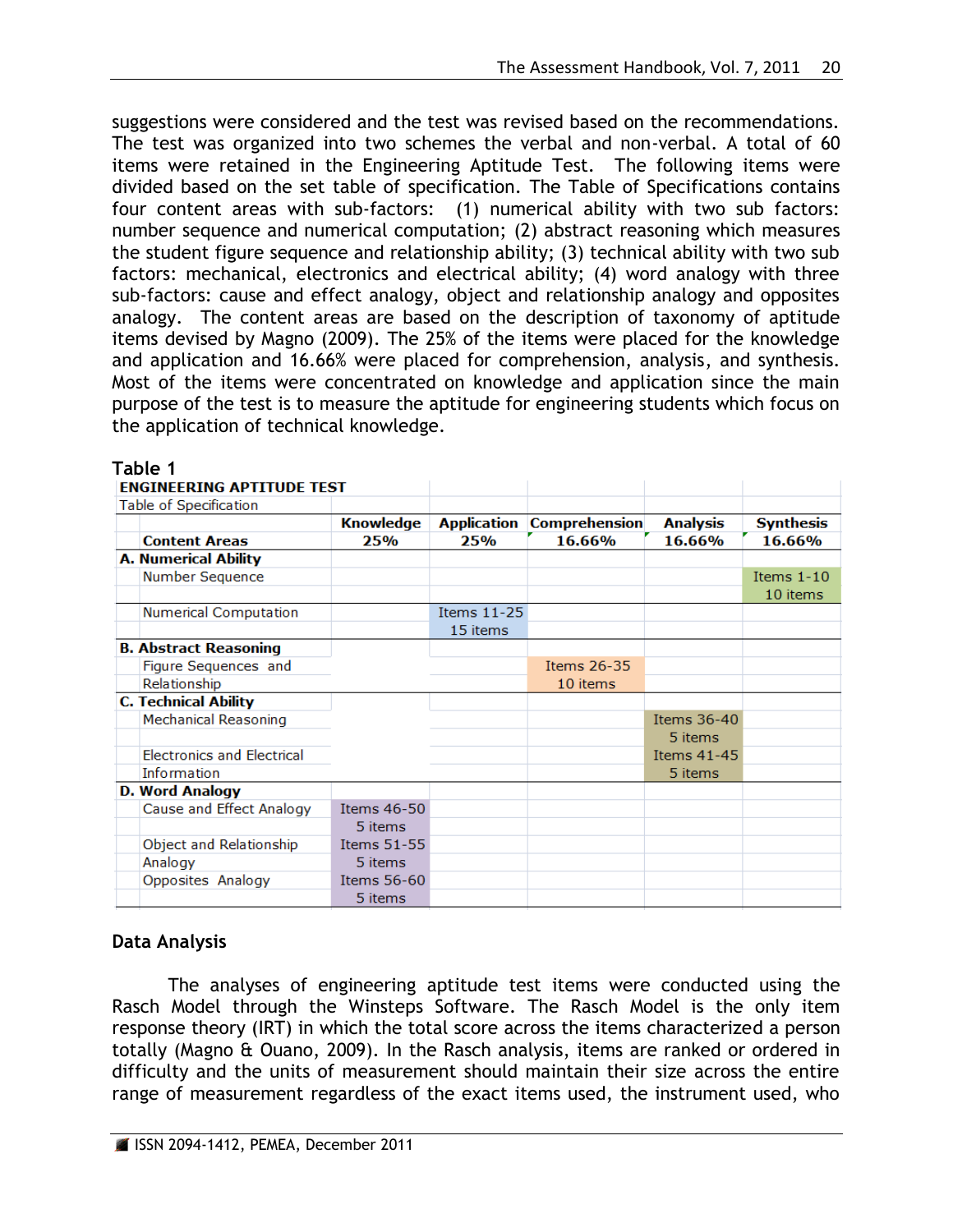is using the instrument or what is being measured. The results using the Rasch Model are the true strong scores, which is more applicable to for the tests with right and wrong (dichotomous) responses. The item polarity may be measure using the PTME correlation results to determine if the items are moving in the same direction. Internal consistencies were generated to determine the reliability of the person and item reliabilities. Difficulty of the level of the items were calculated and if the item fits the Rasch Model were analyze as well.

### **Results**

The Rasch Model was used to analyze the items of the engineering aptitude test. To investigate the functioning of the items in the engineering aptitude test, the one parameter Rasch model was used. The person and item reliability was also obtained separately in the Rasch analysis.

### Table 2

Descriptive Statistics of the Content Areas of the Engineering Aptitude Test

| $N = 110$                  | м    | <b>SD</b> | Cronbach's | Person      | Item        |
|----------------------------|------|-----------|------------|-------------|-------------|
|                            |      |           | Alpha      | Reliability | Reliability |
| A. Number Ability          | 18.2 | 2.7       | .19        | .34         | .96         |
| 1. Number Sequence         | 7.6  | 1.5       | .00        | .11         | .97         |
| . 2. Numerical Computation | 10.6 | 2.3       | .34        | .44         | .96         |
| B. Abstract Reasoning      | 5.8  | 2.1       | .54        | .50         | .83         |
| C. Technical Ability       | 6.7  | 1.4       | .28        | .34         | .95         |
| 1. Mechanical Ability      | 3.4  | .7        | .35        | .00         | .88         |
| 2. Electronics &           | 2.7  | .9        | .00        | .20         | .97         |
| <b>Electrical Ability</b>  |      |           |            |             |             |
| D. Word Analogy            | 9.4  | 2.6       | .61        | .26         | .96         |

The descriptive statistics reported the mean scores of the content areas of the instrument, test range from 2.7 to 18.2. In the scoring of 0 and 1, 1 indicates correct answer and 0 as incorrect answer. Results show that majority of the students got correct scores on the Number Ability specifically in Number Computation than in Technical Ability. The internal consistency of the test was obtained with Cronbach's alpha ranging from .00 to .61 which indicates low to moderate test reliability. Person and item reliability was obtained using the Rasch analysis. Results show that person reliability ranges from .00 to .50 which indicates low to moderate reliability however the results of the item reliability for all the content areas was high with item reliability of.83 to .97.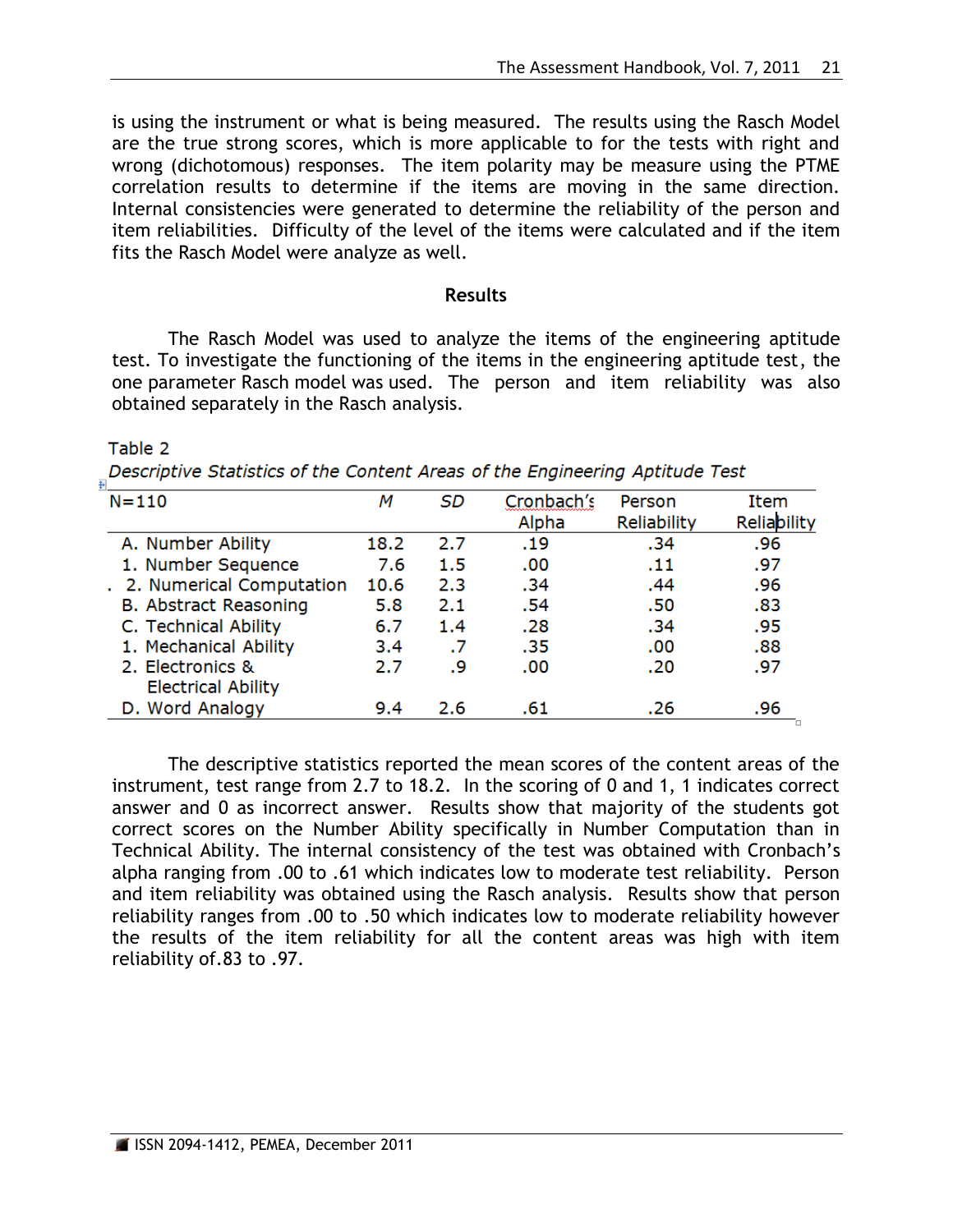|                                           | M of the           | S.D.    | S.E of    | <b>REAL RMSE</b>  | Item        |
|-------------------------------------------|--------------------|---------|-----------|-------------------|-------------|
|                                           | <b>Total Score</b> | Measure | Item Mean | <b>SEPARATION</b> | Reliability |
| Number Sequence                           | 57.3               | 1.65    | 0.55      | 4.83              | 0.96        |
| <b>Numerical Computation</b>              | 52.9               | 1.39    | 0.37      | 4.55              | 0.95        |
| <b>Abstract Reasoning</b>                 | 43.9               | 0.66    | 0.22      | 2.12              | 0.82        |
| <b>Mechanical Ability</b>                 | 61.4               | 1.66    | 0.83      | 2.7               | 0.88        |
| <b>Electronics and Electrical Ability</b> | 39.8               | 1.96    | 0.98      | 5.77              | 0.97        |
| <b>Word Analogy</b>                       | 46.8               | 1.65    | 0.44      | 4.74              | 0.96        |

# **Table 3** *Summary of Content Areas for Item Measured*

Table 3 shows the results of each content area for item measured with 75 counts. The real RMSE separation scores of 5.77, 4.83, 4.74, and 4.55 indicate that the items in electronics and electrical ability, number sequence, word analogy and number computation highly discriminate the high ability and low ability students. However, real RMSE scores in abstract reasoning (2.12) and mechanical ability (92.7) moderately discriminate high ability and low ability students. Data shows that there is a wide spread of difficulty in the items indicated by the standard deviation of item difficulty estimates (.66 to 1.96) and the separation of 2.7 to 5.77. The standard error item mean range from 0.22 to 0.98 indicating moderate to greater precision of the items. The item reliability of the content areas attained a high item reliability of .82 to .96.

Table 4 shows the results of the 25 items that measure number ability: 1-10 items measure the number sequence ability and 11-25 items measure the numerical computation ability. To determine if the items under each content area fits the rasch model, item fit mean square (MNSQ) was computed. MNSQ Infit values within 1.2 and less than 0.8 are acceptable. Items with high MNSQ values indicate a lack of construct homogeneity with other items in a scale, where low values indicate redundancy with the other.

Table 5 shows the result of the items that measure the item difficulty and goodness of fit of the items in abstract reasoning (composed of figure sequence items 26-35). Item fit mean square (MNSQ) was computed, MNSQ Infit values show that items 28 and 32 did not fit the Rasch Model. These items in the abstract reasoning lack construct homogeneity where they do not share a similarity with the items in engineering aptitude.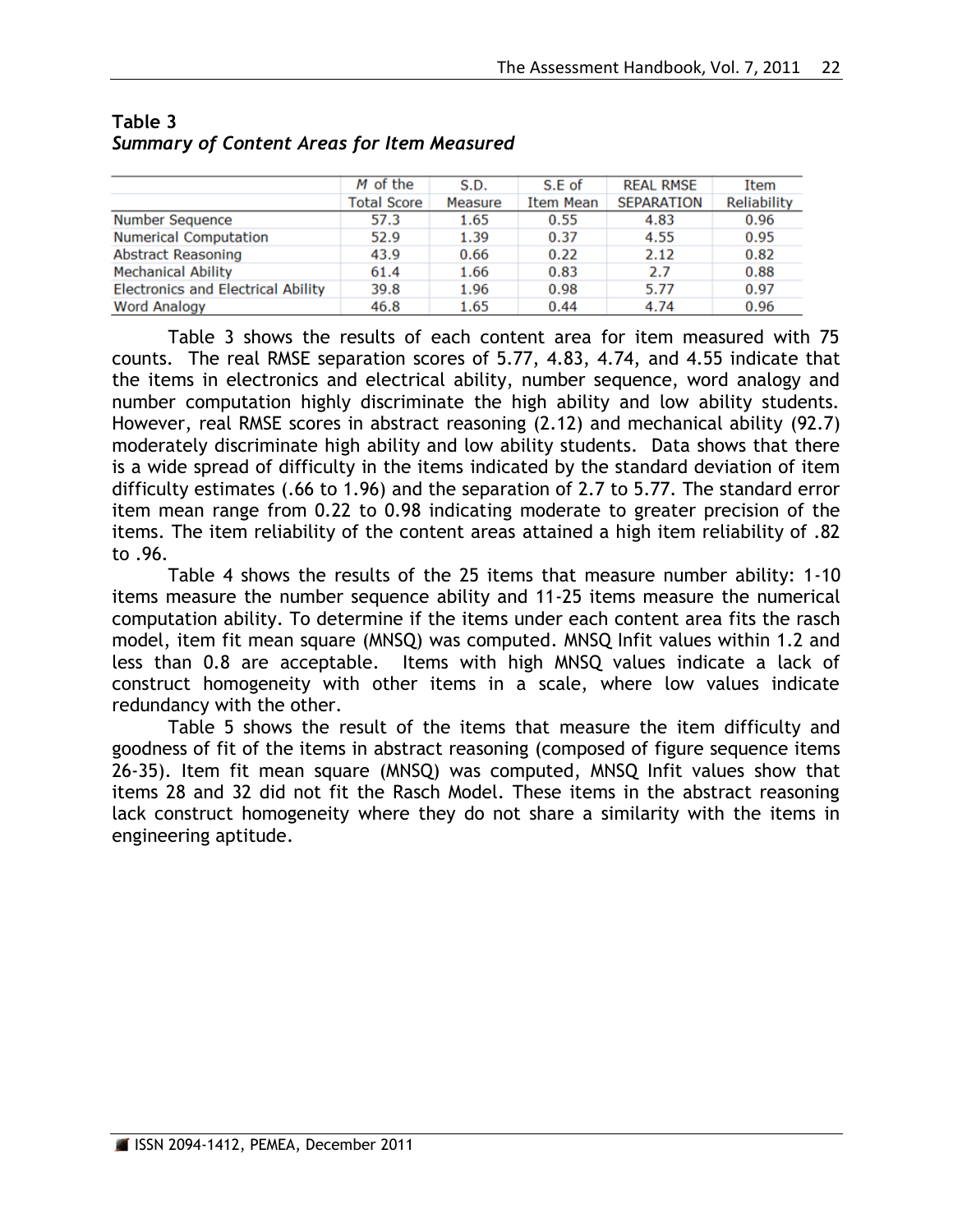| Number Ability          |         |           | Infit      | Outfit  |            |         |             |
|-------------------------|---------|-----------|------------|---------|------------|---------|-------------|
| Item                    | Measure | <b>SE</b> | <b>MSQ</b> | Z       | <b>MSQ</b> | Z       | <b>PTME</b> |
| 1                       | $-1.40$ | 0.22      | 0.23       | $-.4$   | 0.46       | $-.3$   | 0.09        |
| $\overline{c}$          | $-1.40$ | 0.22      | 0.20       | $-.4$   | 0.15       | $-0.10$ | 0.35        |
| $\overline{3}$          | $-1.44$ | 0.20      | 0.22       | $-0.6$  | 0.11       | 1.4     | 0.25        |
| $\overline{\mathbf{4}}$ | $-0.98$ | 0.42      | 0.97       | 0.4     | 0.90       | 0.4     | 0.20        |
| 5                       | 1.45    | 0.25      | 6.45       | 9.9     | 9.9        | 9.9     | 0.36        |
| 6                       | 2.70    | 0.27      | 1.16       | 1.4     | 1.18       | 1.0     | 0.21        |
| $\overline{7}$          | 1.25    | 0.26      | 0.93       | $-.7$   | 0.94       | $-.4$   | 0.46        |
| 8                       | 2.42    | 0.26      | 0.79       | $-2.1$  | 0.74       | $-1.9$  | 0.59        |
| 9                       | $-1.34$ | 0.26      | 0.23       | $-.3$   | 0.27       | $-.4$   | 0.33        |
| 10                      | $-1.26$ | 0.31      | 0.40       | $-.1$   | 0.86       | 0.4     | 0.05        |
| 11                      | 2.13    | 0.17      | 0.26       | $-0.45$ | 0.66       | $-0.28$ | 0.37        |
| 12                      | $-1.36$ | 0.36      | 1.16       | 0.71    | 1.04       | 0.2     | 0.17        |
| 13                      | $-1.8$  | 0.41      | 0.98       | 0.04    | 0.88       | $-0.1$  | 0.28        |
| 14                      | 1.76    | 0.27      | 1.17       | 1.43    | 1.22       | 1.2     | 0.17        |
| 15                      | 1.48    | 0.26      | 1.00       | 0.04    | 1.31       | 1.92    | 0.31        |
| 16                      | $-0.91$ | 0.32      | 0.90       | $-0.49$ | 0.71       | $-1.03$ | 0.46        |
| 17                      | $-1.5$  | 0.37      | 0.86       | $-0.49$ | 0.62       | $-0.95$ | 0.45        |
| 18                      | $-1.62$ | 0.15      | 0.93       | $-0.28$ | 0.78       | $-0.87$ | 0.44        |
| 19                      | $-0.39$ | 0.28      | 0.96       | $-0.24$ | 0.86       | $-0.63$ | 0.43        |
| 20                      | 0.52    | 0.25      | 0.98       | $-0.22$ | 0.94       | $-0.47$ | 0.43        |
| 21                      | 2.23    | 0.29      | 1.25       | 1.6     | 1.28       | 1.1     | 0.06        |
| 22                      | 0.58    | 0.25      | 1.06       | 0.7     | 1.14       | 1.2     | 0.31        |
| 23                      | $-0.31$ | 0.28      | 0.97       | $-0.17$ | 0.92       | $-0.34$ | 0.41        |
| 24                      | $-0.63$ | 0.30      | 0.89       | $-0.65$ | 1.06       | 0.3     | 0.43        |
| 25                      | $-1.8$  | 0.41      | 1.00       | 0.1     | 0.68       | $-0.58$ | 0.31        |
|                         |         |           |            |         |            |         |             |

**Table 4** *Summary of the Mean Square Measured for Item Difficulty*

Four Rasch analyses were conducted separately for each content area. Results show that 8 items in the numerical ability turned out to have a bad fit. The item lacks construct homogeneity and was not acceptable within item fit mean square range. Items 1, 2, 3, 5, 9, 10, 11 21 fitted the Rasch Model. Items in the numerical ability that lacks construct homogeneity do not share similarity with the rest of the items.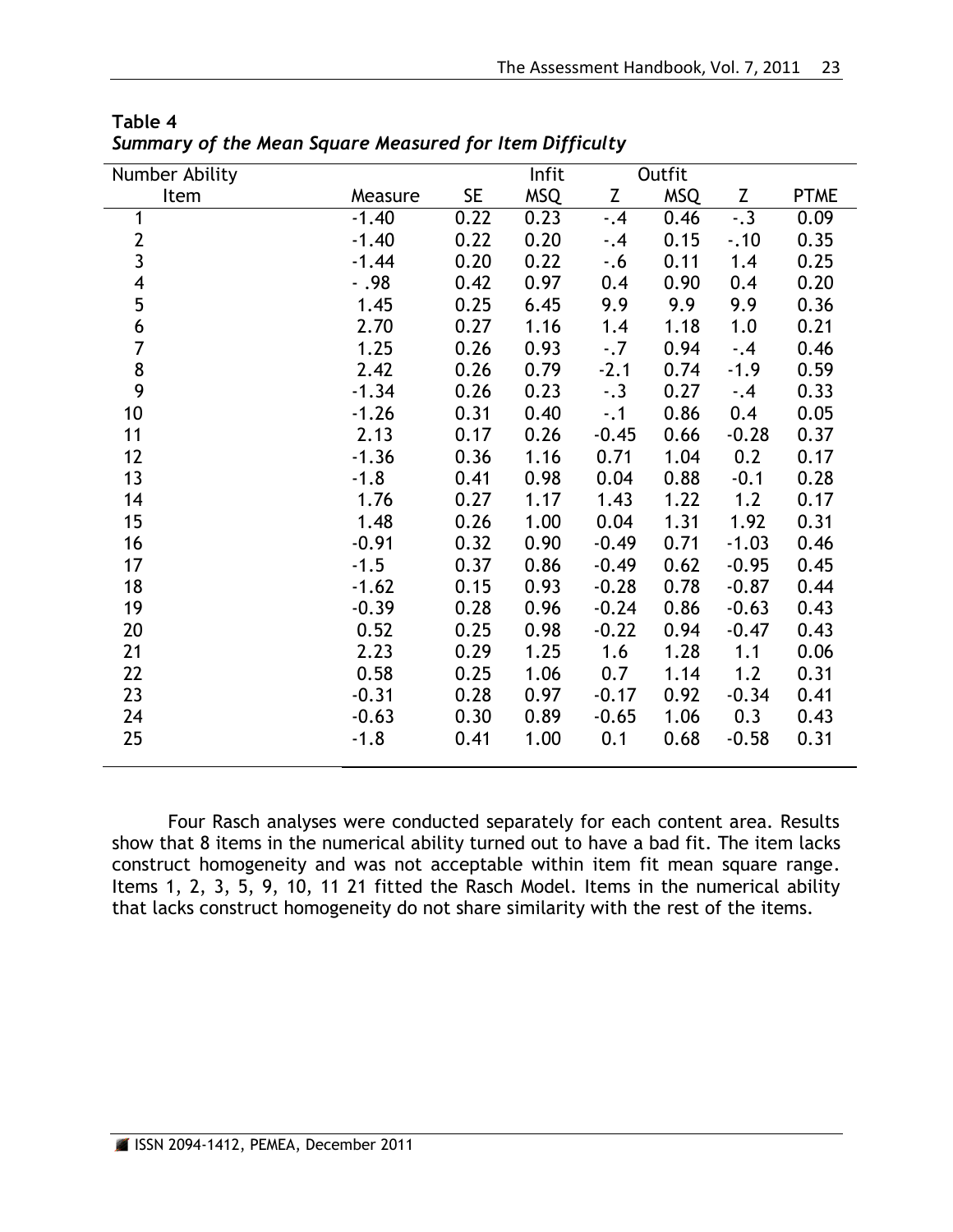| Item | Measure | <b>SE</b> |            | Infit  |            | Outfit |             |
|------|---------|-----------|------------|--------|------------|--------|-------------|
|      |         |           | <b>MSQ</b> | Z      | <b>MSQ</b> | 7      | <b>PTME</b> |
| 26   | $-.05$  | 0.26      | 1.10       | 0.90   | 1.0.       | 0.5    | 0.38        |
| 27   | $-.05$  | 0.26      | 0.86       | $-1.3$ | 0.83       | $-1.1$ | 0.56        |
| 28   | $-.73$  | 0.29      | 0.73       | $-2.0$ | 0.66       | $-1.7$ | 0.63        |
| 29   | $-.73$  | 0.29      | 0.87       | $-.9$  | 0.77       | $-1.0$ | 0.54        |
| 30   | $-.73$  | 0.29      | 1.01       | 0.1    | 0.93       | $-.2$  | 0.43        |
| 31   | 1.17    | 0.27      | 1.15       | 1.4    | 1.07       | 0.4    | 0.32        |
| 32   | 0.56    | 0.26      | 1.39       | 3.6    | 1.76       | 4.2    | 0.09        |
| 33   | $-.34$  | 0.27      | 0.94       | $-.5$  | 0.90       | $-.5$  | 0.49        |
| 34   | 0.96    | 0.26      | 1.03       | 0.4    | 1.05       | 0.4    | 0.41        |
| 35   | $-.05$  | 0.26      | 0.86       | $-1.3$ | 0.85       | $-1.0$ | 0.56        |

# **Table 5 Summary of Mean Square Measure for Item Difficulty for Abstract Reasoning**

### Table 6 **Summary of the Mean Square Measured for Item Difficulty**

| <b>Technical Ability</b> |         |           | Infit |        | Outfit |               |                   |
|--------------------------|---------|-----------|-------|--------|--------|---------------|-------------------|
| Item                     | Measure | <b>SE</b> | MSQ   | Z      | MSQ    | Z             | PTME              |
| 36                       | 0.73    | 0.35      | 1.06  | 0.50   | 1.07   | $0.5^{\circ}$ | 0.55              |
| 37                       | $-2.87$ | 1.03      | 0.93  | 0.2    | 0.29   |               | $-.2 \quad 0.24$  |
| 38                       | 1.53    | 0.34      | 0.88  | $-1.0$ | 0.82   | $-1.1$        | 0.72              |
| 39                       | $-.81$  | 0.47      | 1.14  | 0.5    | 1.57   | 1.2           | 0.28              |
| 40                       | 1.42    | 0.34      | 0.96  | $-.3$  | 0.98   | $-.1$         | 0.67              |
| 41                       | 2.18    | 0.35      | 0.97  | $-.1$  | 1.08   |               | $0.30 \quad 0.49$ |
| 42                       | 2.56    | 0.37      | 1.01  | 0.1    | 0.98   |               | $0.10 \quad 0.44$ |
| 43                       | $-1.29$ | 0.29      | 0.98  | $-.1$  | 0.81   | $-.4 -$       | 0.45              |
| 44                       | $-1.38$ | 0.30      | 0.90  | $-.8$  | 1.23   |               | $0.70$ 0.46       |
| 45                       | $-2.07$ | 0.34      | 1.10  | 0.6    | 0.95   | 0.1           | 0.29              |
|                          |         |           |       |        |        |               |                   |

All the items in Technical Ability particularly in mechanical (36-40), electronics and electrical ability (41-45) fit the Rasch Model. These items in the Technical Ability demonstrated construct homogeneity that shared a similarity with the items in engineering aptitude.

Table 7 shows the result of the 25 item measure for Word Analogy: Cause and effect analogy (46-50), object and relationship analogy (51-55), opposite analogy (56- 60). The 4 items turned out to have a bad fit, they lack construct homogeneity and were not acceptable within item fit mean square acceptable range. Items in the word analogy that lacks construct homogeneity do not share similarity with the items.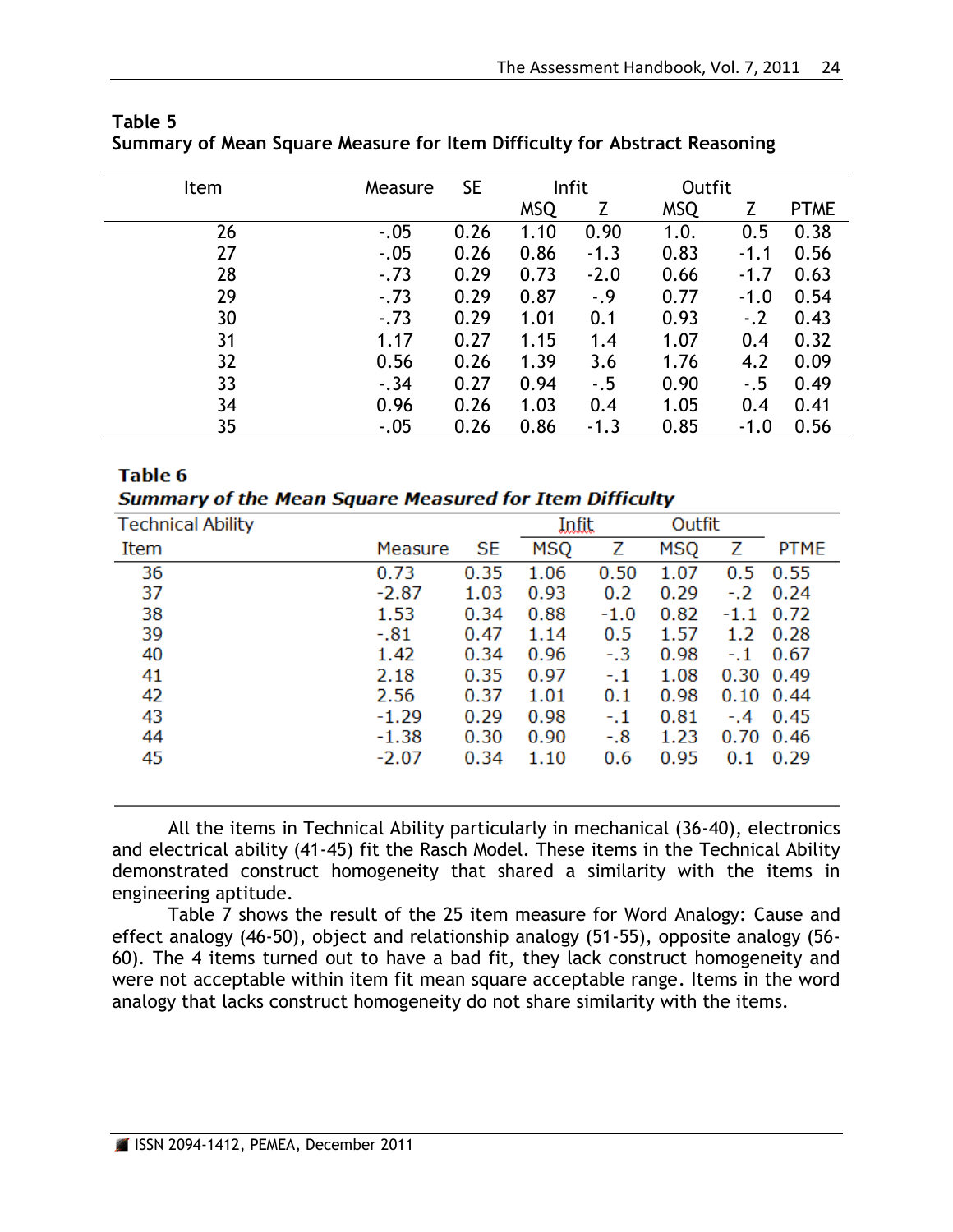| are rream square rreasared for Item Bimearcy |         |           |       |        |            |               |              |  |
|----------------------------------------------|---------|-----------|-------|--------|------------|---------------|--------------|--|
| <b>Word Analogy</b>                          |         |           | Infit |        | Outfit     |               |              |  |
| Item                                         | Measure | <b>SE</b> | MSQ   | Ζ      | <b>MSQ</b> | Z             | <b>PTME</b>  |  |
| 46                                           | $-3.40$ | 1.02      | 0.77  | 0.10   | 0.09       | $-0.9$        | 0.86         |  |
| 47                                           | 1.18    | 0.25      | 1.01  | 0.1    | 1.17       | 1.7           | 0.30         |  |
| 48                                           | 0.41    | 0.26      | 1.03  | 0.3    | 1.16       | 1.1           | 0.36         |  |
| 49                                           | 2.84    | 0.21      | 0.79  | $-5.5$ | 0.84       | $-.4$         | 0.27         |  |
| 50                                           | 1.25    | 0.25      | 1.11  | 1.5    | 1.11       | 1.10          | 0.25         |  |
| 51                                           | $-.40$  | 0.31      | 1.18  | 1.0    | 1.18       | $0.80$ $0.37$ |              |  |
| 52                                           | $-3.40$ | 1.02      | 0.77  | 0.1    | 0.09       | $-0.9$        | 0.86         |  |
| 53                                           | $-3.40$ | 1.02      | 0.77  | 0.1    | 0.09       | $-0.9$        | 0.86         |  |
| 54                                           | $-1.92$ | 0.53      | 0.86  | $-.2$  | 0.55       | $-.7$         | 0.70         |  |
| 55                                           | 1.50    | 0.25      | 1.17  | 2.1    | 1.20       | 1.8           | 0.20         |  |
| 56                                           | 1.82    | 0.26      | 1.01  | 0.1    | 1.01       | $0.10$ $0.27$ |              |  |
| 57                                           | 0.54    | 0.26      | 0.92  | $-0.8$ | 0.94       |               | $-.5 \t0.42$ |  |
| 58                                           | 0.74    | 0.25      | 0.96  | $-.4$  | 1.05       | 0.40          | 0.37         |  |
| 59                                           | 0.81    | 0.25      | 0.95  | $-0.6$ | 0.92       | $-.7$         | 0.39         |  |
| 60                                           | 1.43    | 0.25      | 0.92  | $-1.0$ | 0.90       | -.9           | 0.35         |  |
|                                              |         |           |       |        |            |               |              |  |

**Table 7** Summary of the Mean Square Measured for Ttem Difficulty

Overall results show the items with negative measure are easy items: Number sequence (1,2,3,4,9,10); number computation (12,13,16,17,18,19,23,24,25); abstract reasoning ability (26,27,28,29,30,33,35); technical ability (37,39,43,44,45); word analogy (46,51,52,53,54). Items with positive measure engineering aptitude are said to be difficult: number sequence (5,6,7,8); number computation (11,14,15,20,21,22); abstract reasoning ability (31,32,34); technical ability (36,38,40,41,42); word analogy (47,48,49,50,55,56,57,58,59,60). There were 32 items with negative measure which are considered easy and 28 items with positive measure which are considered difficult. All the 60 items in engineering aptitude test attained a positive result in PT-Measure which indicates that most of the items fitted the Rasch Model.

# **Discussions**

The engineering aptitude test was constructed and validated to ensure that college students who will enrol in engineering programs posses the abilities to do the specific tasks and competencies required in the engineering course. The test was also designed to measure aptitude profiles of the person in order to discriminate between those individuals who have abilities to carry out a specific task and those who do not.

Descriptive statistics reported the mean scores of the content areas of the instrument range from 2.7 to 18.2. In the scoring of 0 and 1, 1 indicates correct answer and 0 as incorrect answer. Results show that majority of the students got correct scores on the Number Ability specifically in Number Computation than in Technical Ability. The Cronbach's alpha coefficients of the test range from .00 to .61 which indicates low to moderate test reliability. Person and item reliability was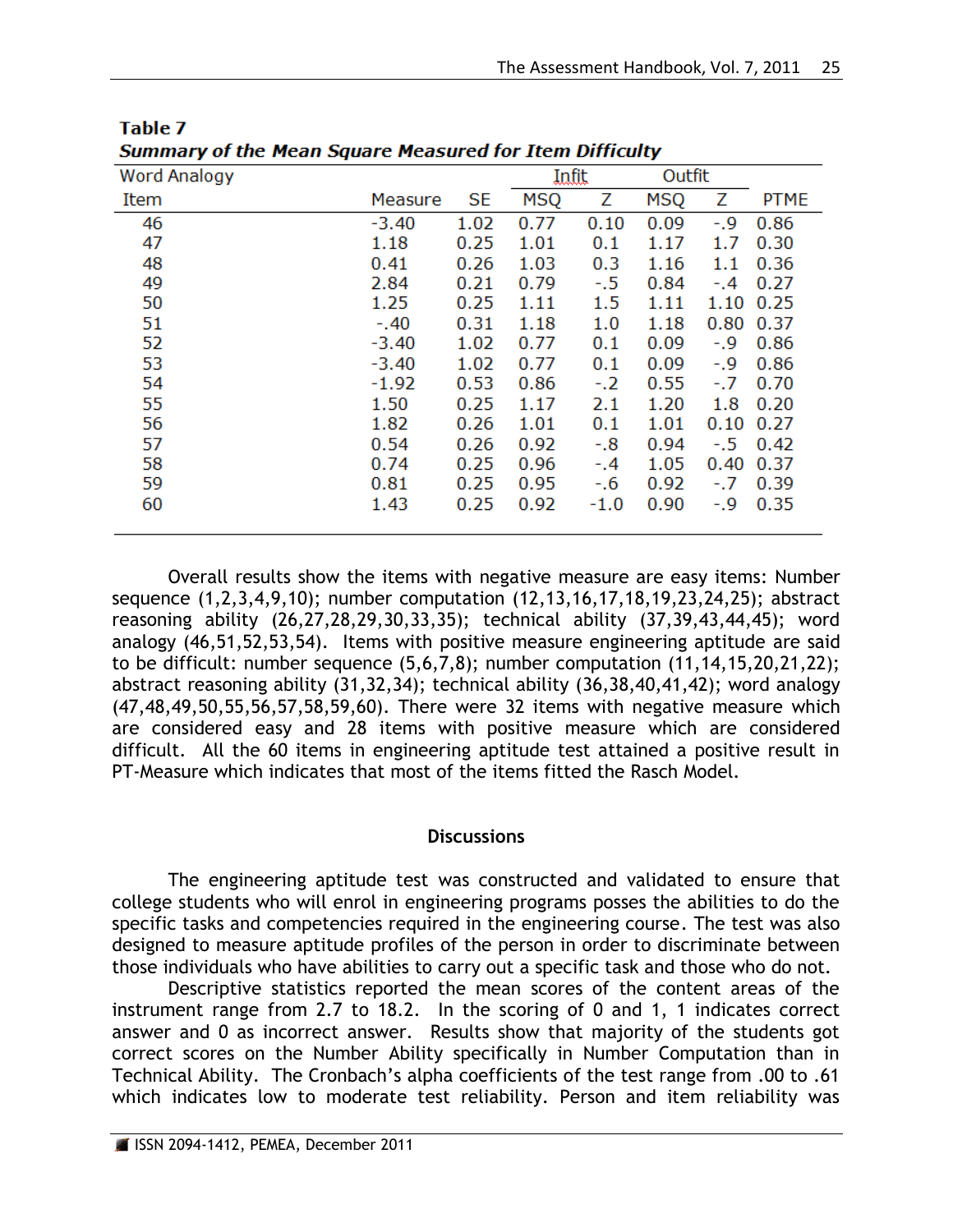obtained using the Rasch analysis. Results show that the person reliability ranges from .00 to .50 which indicates low to moderate reliability however the results of the item reliability for all the content areas was high with item reliability of.83 to .97. Each content area for item measured with 75 counts. The real RMSE separation scores of 5.77, 4.83, 4.74, and 4.55, indicate that the items in electronics and electrical ability, number sequence, word analogy and number computation highly discriminate the high ability and low ability students. However, the real RMSE scores in abstract reasoning (2.12) and mechanical ability (2.7) moderately discriminate students with high ability and low ability. Data showed that that there is a wide spread of difficulty in the items as the standard deviation of item difficulty estimates of .66 to 1.96 and the separation of 2.7 to 5.77. The standard error item mean range from 0.22 to 0.98 indicates moderate to greater precision of the items being measured. The item reliability of the content areas in item measured attained a high item reliability of .82 to .96.

Based on the results, it is evident that with the 60 items measuring engineering aptitude, the 46 items fitted the Rash Model. The item fit mean square (MNSQ) was computed with Infit values within 1.2 and less than 0.8 are acceptable. Items with high MNSQ values indicate a lack of construct homogeneity with other items in a scale, where low values indicate redundancy with the other. Four Rasch analyses were conducted separately for each content area. Results show that 14 items turned out to to have bad fit, it lacks construct homogeneity and were not acceptable within item fit mean square acceptable range: items 1, 2, 3, 5, 9, 10, 11, 21, 28, 32, 46, 49, 52, and 53; did not fit The Rasch Model. The following items do not share a similarity with the items in engineering aptitude can either be removed or revised.

Among the 60 items, 32 items with negative measure are easy items and 28 items with positive measure considered difficult items. Data shows that that there is a wide spread of difficulty in the items as the standard deviation of item difficulty estimates are .66 to 1.96 and the separation of 2.7 to 5.77. The standard error of the item means range from 0.22 to 0.98 indicating moderate to greater precision of the items. The item reliability of the content areas attained a high item reliability of .82 to .96.

However, after considering the item fit mean square (MNSQ), there were 14 items that did not fit the Rasch Model. There were 22 items retained as easy items and 24 items retained as difficult items. The findings still supports the test's validity. The 46 items in engineering aptitude test demonstrated acceptable fit in the Rasch Model suggesting that the construction and validation of the engineering aptitude test is acceptable.

# **References**

Atkinson, R. A. (2001). Achievement versus aptitude in college admissions. *Issues on Science and Technology, 18*(2) 31-36

Grotevant, H.D., & Thorbecke, W. L. (1982). Sex differences in styles of occupational identity information. *Development Psychology, 18*, 396-405.